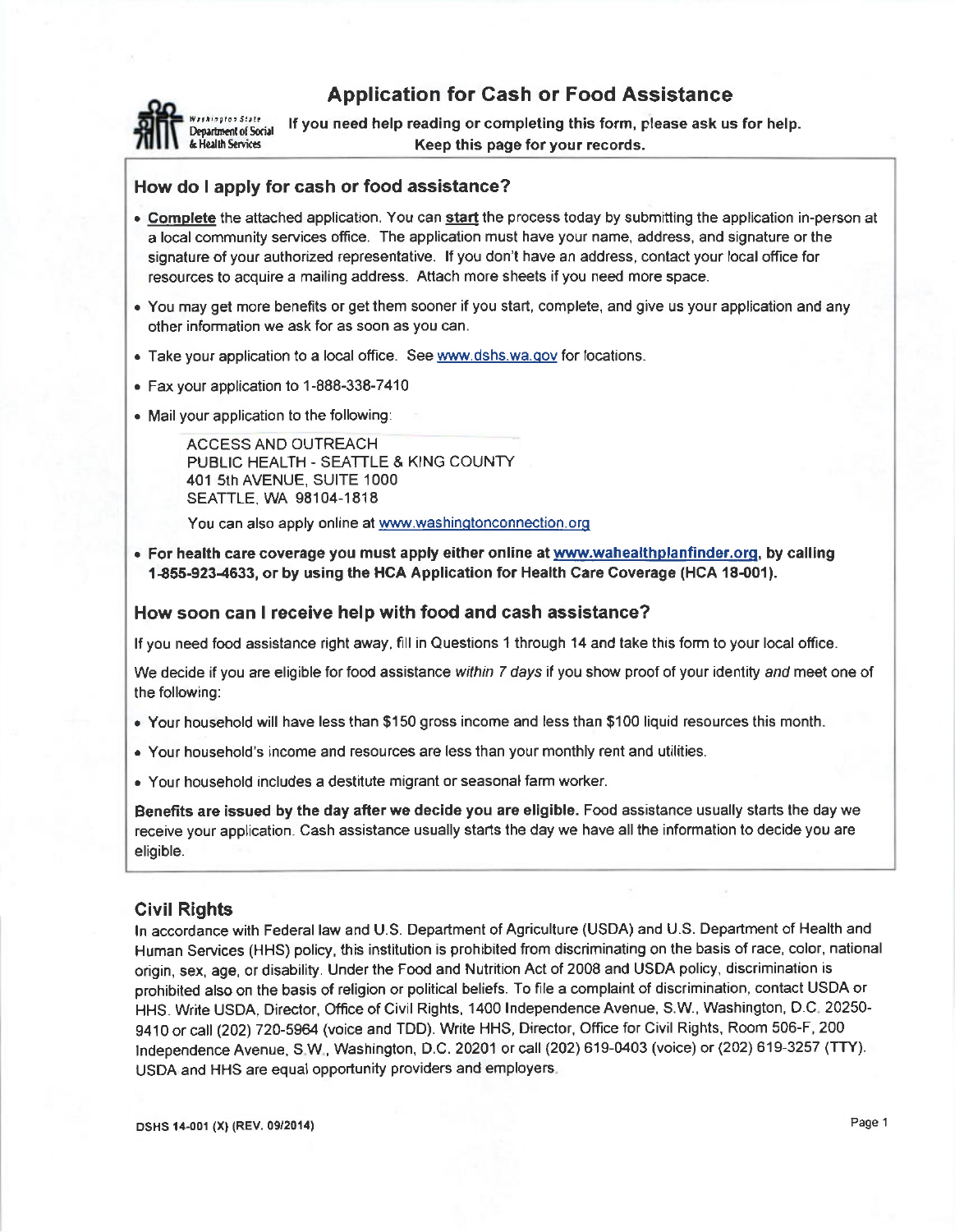#### lmmigration Status and Social Security Numbers

You may be able to get assistance for some people you live with even if others you live with can't get help because of immigration status. You must tell us the immigration slatus of anyone who applies.

Under Federal Law (45 CFR \$205.52, 7 CFR 5273.6), you must give us the Social Security Number (SSN) for anyone you live with who applies for TANF, or food assistance. We may also need SSNs of parents and spouses who live with you but don't apply

We use SSNs to check identity, venfy eligibility, prevent fraud, and collect claims. We exchange information with other agencies to manage our programs and follow the law. We may also give this information to law enforcement agencies trying to catch fleeing felons.

### Privacy and Your Cash and Food Assistance

The Food and Nutrition Act of 2008, as amended, permits the department to collect the information we ask for on the application, including the SSN of each household member. Providing the requested information is voluntary. However, failure to provide a SSN or proof of application for a SSN without a good reason will result in the denial of Basic Food assistance to each individual failing io provide a SSN We verify some of this information with computer matching programs, including the federal lncome and Eligibility Verification System (IEVS).

lnformation reported to the Department of Social and Health Services may affect eligibility for health care coverage administered by the Health Care Authority and the Health Benefit Exchange.

| We use this information to:                                                                                                       | We may give this information to:                                                                                                                                                                                                   |  |  |  |  |
|-----------------------------------------------------------------------------------------------------------------------------------|------------------------------------------------------------------------------------------------------------------------------------------------------------------------------------------------------------------------------------|--|--|--|--|
| • Decide who is eligible for our programs.<br>• Collect overpayments.<br>• Manage our programs.<br>• Make sure we follow the law. | Federal and state agencies for official use.<br>$\bullet$<br>Law Enforcement agencies pursuing people who are<br>fleeing to avoid the law.<br>Private collection agencies to collect food assistance<br>$\bullet$<br>overpayments. |  |  |  |  |
|                                                                                                                                   | <b>Food Assistance Penalty Warning</b>                                                                                                                                                                                             |  |  |  |  |

We do send information about persons applying for Food Assislance to other Federal agencies to check that the information is correct. lf any information is incorrect, the persons who apply may not get Food Assistance lf a person provides information that they know is incorrect, they could be criminally prosecuted. Penalties for intentionally breaking Food Assistance rules vary from disqualification from the program, to fines, or possibly imprisonment.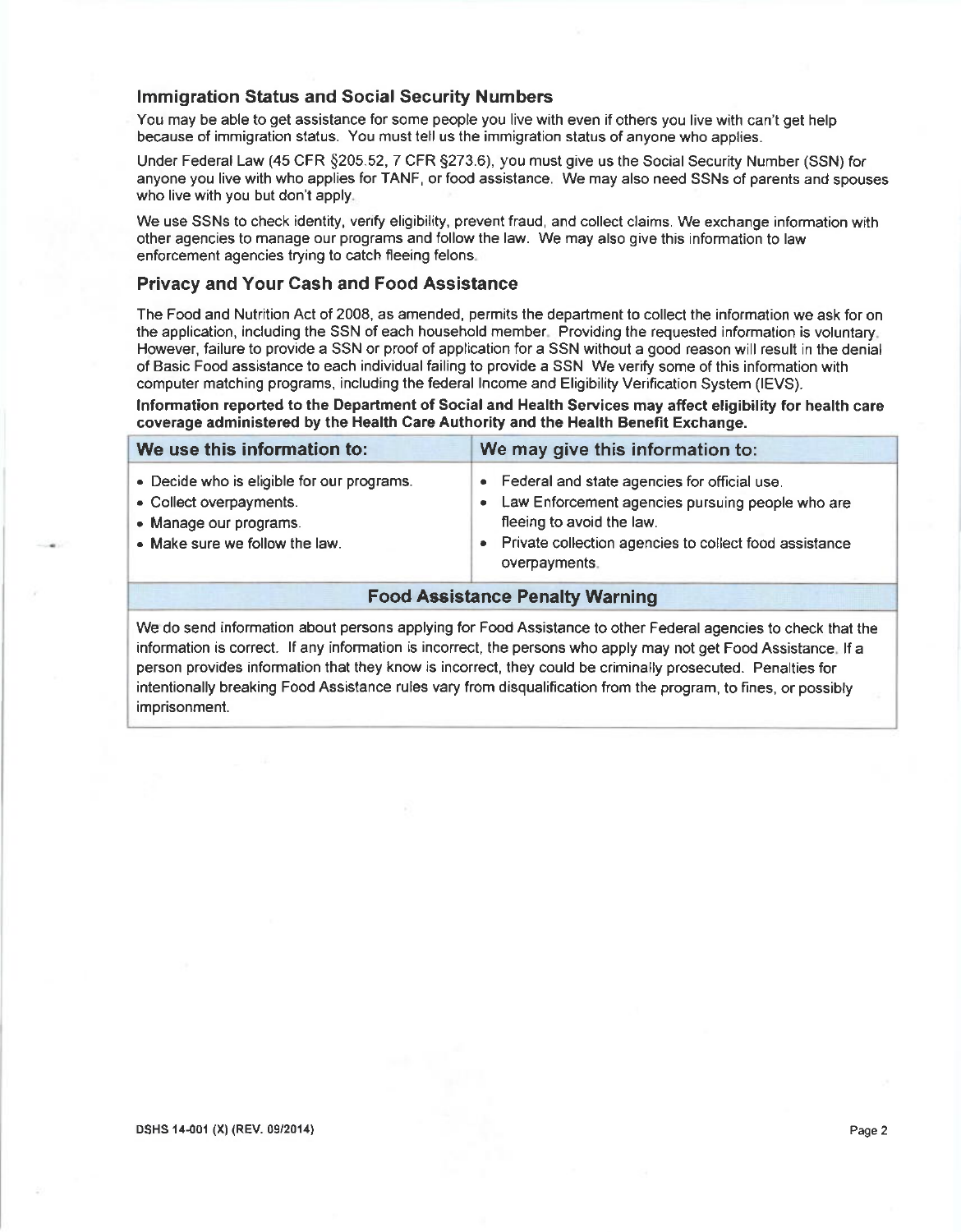

# $f_n = \begin{cases} 1 & n \text{ (b) 1} \\ \text{a) 2} & n \text{ (c) 3} \\ \text{b) 4} & n \text{ (d) 5} \end{cases}$

Ask us if you need help filling out this form.

|                                                                                                                                                                                                                                                                                                              | ASK US II YOU NEGU NGIP MINIY OUL LINS TONN.<br>1. FIRST NAME MIDDLE INITIAL LAST NAME<br>SIGNATURE OF APPLICANT OR<br>AUTHORIZED REPRESENTATIVE<br>(REQUIRED) |                                                           |                                |                                                                                                                                                                               |                                                   |                                           | 2. CLIENT IDENTIFICATION NUMBER<br>(IF KNOWN) |                                                                   |  |  |  |
|--------------------------------------------------------------------------------------------------------------------------------------------------------------------------------------------------------------------------------------------------------------------------------------------------------------|----------------------------------------------------------------------------------------------------------------------------------------------------------------|-----------------------------------------------------------|--------------------------------|-------------------------------------------------------------------------------------------------------------------------------------------------------------------------------|---------------------------------------------------|-------------------------------------------|-----------------------------------------------|-------------------------------------------------------------------|--|--|--|
|                                                                                                                                                                                                                                                                                                              | ZIP CODE<br><b>CITY</b><br><b>STATE</b><br>3. STREET ADDRESS WHERE YOU LIVE<br>4. HOME/PREFERRED PHONE NUMBER                                                  |                                                           |                                |                                                                                                                                                                               |                                                   |                                           |                                               |                                                                   |  |  |  |
| CITY<br><b>STATE</b><br>ZIP CODE<br>5. MAILING ADDRESS (IF DIFFERENT)                                                                                                                                                                                                                                        |                                                                                                                                                                |                                                           |                                |                                                                                                                                                                               |                                                   |                                           | 6. OTHER PHONE NUMBER(S)                      |                                                                   |  |  |  |
| 8.1 am applying for (check all that apply):<br>$\Box$ Cash $\Box$ Food $\Box$ Child care<br>9.1 or someone in my household (check all that apply):                                                                                                                                                           |                                                                                                                                                                |                                                           |                                |                                                                                                                                                                               |                                                   |                                           | 7. EMAIL ADDRESS                              |                                                                   |  |  |  |
|                                                                                                                                                                                                                                                                                                              |                                                                                                                                                                |                                                           |                                | $\Box$ Are in a domestic violence situation $\Box$ Have a disability                                                                                                          |                                                   |                                           |                                               |                                                                   |  |  |  |
| 10. How much money do you expect your household to get this month?                                                                                                                                                                                                                                           |                                                                                                                                                                |                                                           |                                |                                                                                                                                                                               |                                                   |                                           | $\frac{1}{2}$                                 |                                                                   |  |  |  |
|                                                                                                                                                                                                                                                                                                              |                                                                                                                                                                |                                                           |                                | 11. How much money does your household have in cash and bank accounts?                                                                                                        |                                                   |                                           | $\frac{1}{2}$                                 |                                                                   |  |  |  |
|                                                                                                                                                                                                                                                                                                              |                                                                                                                                                                |                                                           |                                | 12. How much does your household pay for rent or mortgage?                                                                                                                    |                                                   | $S_{-}$                                   |                                               |                                                                   |  |  |  |
|                                                                                                                                                                                                                                                                                                              |                                                                                                                                                                |                                                           |                                | 13. What utilities does your household pay for? [ ] Heating/cooling [ ] Telephone [ ] Other:                                                                                  |                                                   |                                           |                                               |                                                                   |  |  |  |
|                                                                                                                                                                                                                                                                                                              |                                                                                                                                                                |                                                           |                                | 14. Is anyone in your household a seasonal or migrant farm worker? $\Box$ Yes $\Box$ No                                                                                       |                                                   |                                           |                                               |                                                                   |  |  |  |
|                                                                                                                                                                                                                                                                                                              |                                                                                                                                                                |                                                           |                                | 15. If applying for food assistance, how many people in your household do you buy and prepare food for?                                                                       |                                                   |                                           |                                               |                                                                   |  |  |  |
| $\Box$ Work                                                                                                                                                                                                                                                                                                  |                                                                                                                                                                |                                                           |                                | 16. If applying for child care, what activity do you need care for (check all that apply)?<br>$\Box$ School $\Box$ WorkFirst $\Box$ Basic Food Employment and Training (BFET) |                                                   |                                           |                                               |                                                                   |  |  |  |
|                                                                                                                                                                                                                                                                                                              |                                                                                                                                                                |                                                           |                                | FOR OFFICE USE ONLY - Household eligible for expedited service: [ ] Yes [ ] No Screener's Initials: _________ Date: _________                                                 |                                                   |                                           |                                               |                                                                   |  |  |  |
| 17. in Ineed an interpreter. I speak: or gives or gives into: sign; translate my letters into:                                                                                                                                                                                                               |                                                                                                                                                                |                                                           |                                |                                                                                                                                                                               |                                                   |                                           |                                               |                                                                   |  |  |  |
|                                                                                                                                                                                                                                                                                                              |                                                                                                                                                                |                                                           |                                | 18. List everyone in your household even if you are not applying for them (attach additional sheets, if necessary),                                                           |                                                   |                                           |                                               |                                                                   |  |  |  |
|                                                                                                                                                                                                                                                                                                              |                                                                                                                                                                | <b>HOW IS</b>                                             |                                | <b>CHECK IF</b>                                                                                                                                                               |                                                   |                                           | OPTIONAL FOR NON-APPLICANTS                   |                                                                   |  |  |  |
| <b>NAME</b><br>(FIRST,<br>MIDDLE,<br>LAST)                                                                                                                                                                                                                                                                   | <b>SEX</b><br>м<br>OR F                                                                                                                                        | <b>THIS</b><br><b>PERSON</b><br><b>RELATED</b><br>TO YOU? | <b>DATE OF</b><br><b>BIRTH</b> | <b>YOU WANT</b><br><b>BENEFITS</b><br><b>FOR THIS</b><br><b>PERSON</b>                                                                                                        | <b>SOCIAL</b><br><b>SECURITY</b><br><b>NUMBER</b> | <b>CHECK</b><br>IF U.S.<br><b>CITIZEN</b> | <b>RACE (SEE</b><br><b>SAMPLES</b><br>BELOW)  | <b>TRIBE NAME</b><br>(For American<br>Indians, Alaska<br>Natives) |  |  |  |
|                                                                                                                                                                                                                                                                                                              |                                                                                                                                                                | <b>Myself</b>                                             |                                | П                                                                                                                                                                             |                                                   | □                                         |                                               |                                                                   |  |  |  |
|                                                                                                                                                                                                                                                                                                              |                                                                                                                                                                |                                                           |                                | □                                                                                                                                                                             |                                                   | $\Box$                                    |                                               |                                                                   |  |  |  |
|                                                                                                                                                                                                                                                                                                              |                                                                                                                                                                |                                                           |                                | $\Box$                                                                                                                                                                        |                                                   | $\Box$                                    |                                               |                                                                   |  |  |  |
|                                                                                                                                                                                                                                                                                                              |                                                                                                                                                                |                                                           |                                | $\Box$                                                                                                                                                                        |                                                   | ◻                                         |                                               |                                                                   |  |  |  |
|                                                                                                                                                                                                                                                                                                              |                                                                                                                                                                |                                                           |                                | $\Box$                                                                                                                                                                        |                                                   | $\Box$                                    |                                               |                                                                   |  |  |  |
|                                                                                                                                                                                                                                                                                                              |                                                                                                                                                                |                                                           |                                | □                                                                                                                                                                             |                                                   | □                                         |                                               |                                                                   |  |  |  |
|                                                                                                                                                                                                                                                                                                              |                                                                                                                                                                |                                                           |                                | $\Box$                                                                                                                                                                        |                                                   | □                                         |                                               |                                                                   |  |  |  |
|                                                                                                                                                                                                                                                                                                              |                                                                                                                                                                |                                                           |                                | 19. My ethnic background is Hispanic or Latino: Since Since Since                                                                                                             |                                                   |                                           |                                               |                                                                   |  |  |  |
| Race and Ethnic background information is voluntary. For Food Assistance the USDA requires us to answer for<br>you if no information is provided. Race examples: White, Black or African American, Asian, Native Hawaiian,<br>Pacific Islander, American Indian, Alaska Native, or any combination of races. |                                                                                                                                                                |                                                           |                                |                                                                                                                                                                               |                                                   |                                           |                                               |                                                                   |  |  |  |
| DSHS 14-001 (X) (REV. 09/2014)                                                                                                                                                                                                                                                                               |                                                                                                                                                                |                                                           |                                |                                                                                                                                                                               |                                                   |                                           |                                               |                                                                   |  |  |  |
|                                                                                                                                                                                                                                                                                                              |                                                                                                                                                                |                                                           |                                |                                                                                                                                                                               | <u> Liston and Liston and Liston and List</u>     |                                           |                                               |                                                                   |  |  |  |
|                                                                                                                                                                                                                                                                                                              | Page 3<br>14001                                                                                                                                                |                                                           |                                |                                                                                                                                                                               |                                                   |                                           |                                               |                                                                   |  |  |  |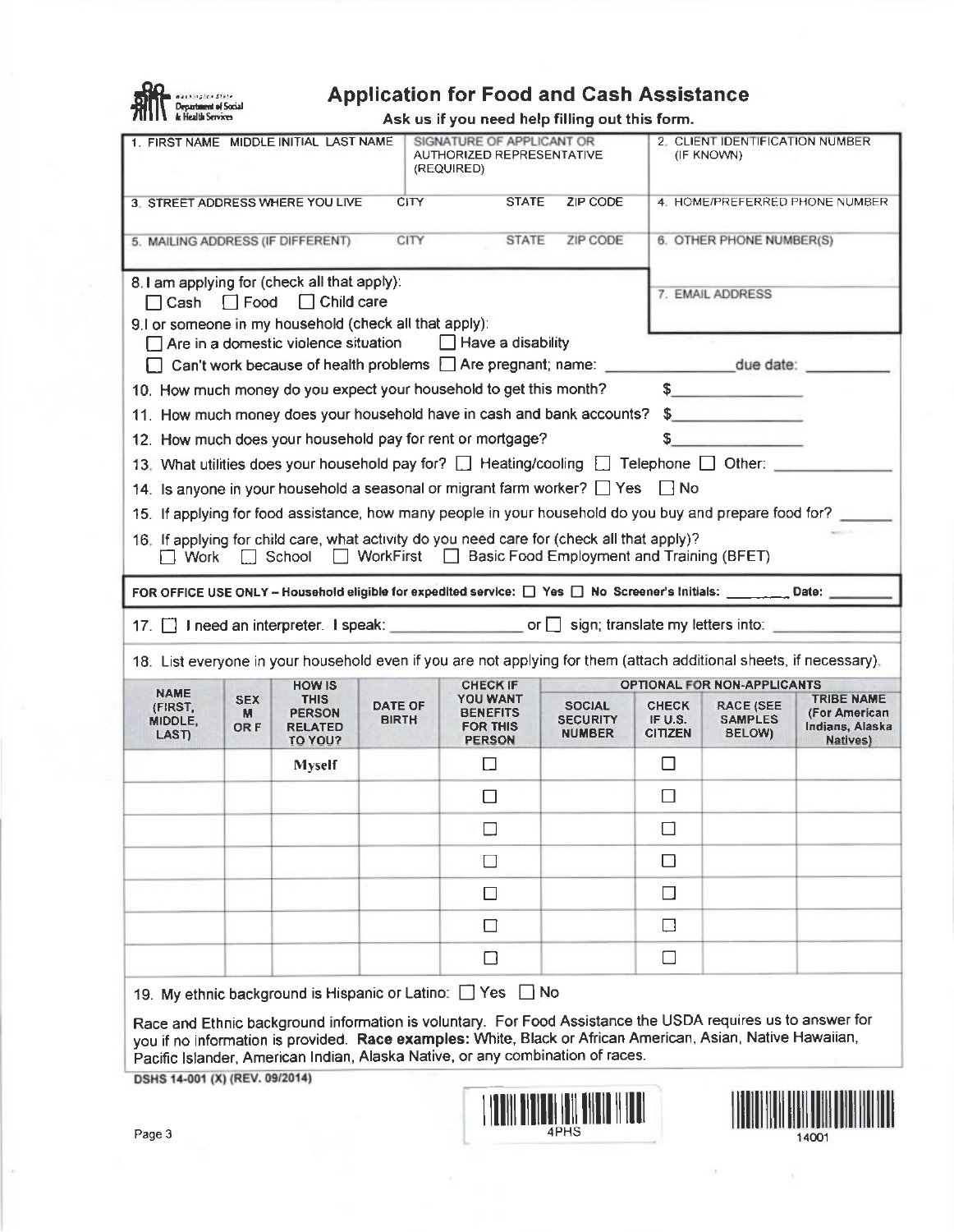|                                | APPLICANT'S NAME                                                                                                                                                                                                                                                                                                                                                                                                                                                                                                                                                                                                                                                                                                                                                                                                                                                                                               |  |                                |  | SOCIAL SECURITY NUMBER                                 |  |                                                                                          |                | CLIENT IDENTIFICATION NUMBER                                                                                                                                                                                                                                                                                                                                                                                                                                                                                                                                                         |  |  |  |  |
|--------------------------------|----------------------------------------------------------------------------------------------------------------------------------------------------------------------------------------------------------------------------------------------------------------------------------------------------------------------------------------------------------------------------------------------------------------------------------------------------------------------------------------------------------------------------------------------------------------------------------------------------------------------------------------------------------------------------------------------------------------------------------------------------------------------------------------------------------------------------------------------------------------------------------------------------------------|--|--------------------------------|--|--------------------------------------------------------|--|------------------------------------------------------------------------------------------|----------------|--------------------------------------------------------------------------------------------------------------------------------------------------------------------------------------------------------------------------------------------------------------------------------------------------------------------------------------------------------------------------------------------------------------------------------------------------------------------------------------------------------------------------------------------------------------------------------------|--|--|--|--|
| I. General Information         |                                                                                                                                                                                                                                                                                                                                                                                                                                                                                                                                                                                                                                                                                                                                                                                                                                                                                                                |  |                                |  |                                                        |  |                                                                                          |                |                                                                                                                                                                                                                                                                                                                                                                                                                                                                                                                                                                                      |  |  |  |  |
|                                | 1. In the past 30 days, I received cash or food from another state, tribe, or other source. $\Box$ Yes $\Box$ No<br>2. Someone I'm applying for lives outside Washington State: T Yes T No Who:<br>3. For someone in my household is a sponsored alien: $\Box$ Yes $\Box$ No Who:<br>Program<br>$Yes \Box No$<br>6. Someone is temporarily out of my home: $\Box$ Yes $\Box$ No Who: $\Box$<br>7. For someone in my home is:<br>Reserves: $\Box$ Yes $\Box$ No If yes to 7a or 7b, Who:<br>$\Box$ Yes $\Box$ No<br>9. I am living in: $\Box$ My own house or apartment $\Box$ Group Home $\Box$ Other:<br><b>Solution</b> Facility (list type): <u>Contract Contract Contract Contract Contract Contract Contract Contract Contract Contract Contract Contract Contract Contract Contract Contract Contract Contract Contract Contract Contract</u><br>10. I am: Single Married D Divorced Separated N Widowed |  |                                |  | □ High School □ College □ Trade School Who:            |  |                                                                                          |                | 4. I or someone in my household age 16 or older is in (check all that apply): $\Box$ a High School Equivalency<br>5. I or someone I'm applying for would like information about Employment and Training Services (BFET): [<br>a. A person who has ever served in the U.S. Armed Forces, National Guard or Reserves: $\Box$ Yes $\Box$ No<br>b. A dependent or spouse of a person who has ever served in the U.S. Armed Forces, National Guard or<br>8. I am or someone I'm applying for is fleeing from the law to avoid going to court or jail for a felony crime:<br>Date entered: |  |  |  |  |
| $\Box$                         | In a Registered Domestic Partnership                                                                                                                                                                                                                                                                                                                                                                                                                                                                                                                                                                                                                                                                                                                                                                                                                                                                           |  |                                |  |                                                        |  |                                                                                          |                |                                                                                                                                                                                                                                                                                                                                                                                                                                                                                                                                                                                      |  |  |  |  |
|                                |                                                                                                                                                                                                                                                                                                                                                                                                                                                                                                                                                                                                                                                                                                                                                                                                                                                                                                                |  |                                |  | II. Resources (Attach Proof; For Cash Assistance Only) |  |                                                                                          |                |                                                                                                                                                                                                                                                                                                                                                                                                                                                                                                                                                                                      |  |  |  |  |
|                                | Cash<br>• Trusts<br>$\bullet$ CDs<br>• Burial funds, prepaid plans<br>• IRA / 401k<br>Checking accounts<br>• Money market account • Business equipment<br>• Homes, Land or • Bonds<br>• Savings accounts<br>• Livestock<br><b>Buildings</b><br>• College funds<br>• Retirement fund<br>• Life insurance<br>Please list the resources you, your spouse, or anyone you are applying for owns or is buying:                                                                                                                                                                                                                                                                                                                                                                                                                                                                                                       |  |                                |  |                                                        |  |                                                                                          |                |                                                                                                                                                                                                                                                                                                                                                                                                                                                                                                                                                                                      |  |  |  |  |
|                                |                                                                                                                                                                                                                                                                                                                                                                                                                                                                                                                                                                                                                                                                                                                                                                                                                                                                                                                |  |                                |  |                                                        |  | <b>WHO OWNS</b><br><b>RESOURCE</b><br>LOCATION<br>VALUE<br>the control of the control of |                |                                                                                                                                                                                                                                                                                                                                                                                                                                                                                                                                                                                      |  |  |  |  |
|                                |                                                                                                                                                                                                                                                                                                                                                                                                                                                                                                                                                                                                                                                                                                                                                                                                                                                                                                                |  | S                              |  |                                                        |  |                                                                                          |                |                                                                                                                                                                                                                                                                                                                                                                                                                                                                                                                                                                                      |  |  |  |  |
|                                | S                                                                                                                                                                                                                                                                                                                                                                                                                                                                                                                                                                                                                                                                                                                                                                                                                                                                                                              |  |                                |  |                                                        |  |                                                                                          |                |                                                                                                                                                                                                                                                                                                                                                                                                                                                                                                                                                                                      |  |  |  |  |
|                                |                                                                                                                                                                                                                                                                                                                                                                                                                                                                                                                                                                                                                                                                                                                                                                                                                                                                                                                |  |                                |  |                                                        |  |                                                                                          |                |                                                                                                                                                                                                                                                                                                                                                                                                                                                                                                                                                                                      |  |  |  |  |
|                                |                                                                                                                                                                                                                                                                                                                                                                                                                                                                                                                                                                                                                                                                                                                                                                                                                                                                                                                |  |                                |  |                                                        |  |                                                                                          |                | S                                                                                                                                                                                                                                                                                                                                                                                                                                                                                                                                                                                    |  |  |  |  |
|                                |                                                                                                                                                                                                                                                                                                                                                                                                                                                                                                                                                                                                                                                                                                                                                                                                                                                                                                                |  |                                |  |                                                        |  |                                                                                          |                | S                                                                                                                                                                                                                                                                                                                                                                                                                                                                                                                                                                                    |  |  |  |  |
|                                |                                                                                                                                                                                                                                                                                                                                                                                                                                                                                                                                                                                                                                                                                                                                                                                                                                                                                                                |  |                                |  |                                                        |  |                                                                                          |                | \$                                                                                                                                                                                                                                                                                                                                                                                                                                                                                                                                                                                   |  |  |  |  |
| 2.                             | I, my spouse, or someone I'm applying for have cars, trucks, vans, boats, RVs, trailers, or other motor<br>vehicles:                                                                                                                                                                                                                                                                                                                                                                                                                                                                                                                                                                                                                                                                                                                                                                                           |  |                                |  |                                                        |  |                                                                                          |                |                                                                                                                                                                                                                                                                                                                                                                                                                                                                                                                                                                                      |  |  |  |  |
| <b>YEAR</b><br>(E.G.,<br>1980) | MAKE (E.G.,<br>FORD)                                                                                                                                                                                                                                                                                                                                                                                                                                                                                                                                                                                                                                                                                                                                                                                                                                                                                           |  | MODEL (E.G., ESCORT)           |  | CHECK IF LEASED                                        |  | CHECK IF VEHICLE IS<br><b>USED FOR MEDICAL</b><br><b>PURPOSES</b>                        |                | AMOUNT OWED                                                                                                                                                                                                                                                                                                                                                                                                                                                                                                                                                                          |  |  |  |  |
|                                |                                                                                                                                                                                                                                                                                                                                                                                                                                                                                                                                                                                                                                                                                                                                                                                                                                                                                                                |  |                                |  | $\Box$                                                 |  |                                                                                          |                | S                                                                                                                                                                                                                                                                                                                                                                                                                                                                                                                                                                                    |  |  |  |  |
|                                |                                                                                                                                                                                                                                                                                                                                                                                                                                                                                                                                                                                                                                                                                                                                                                                                                                                                                                                |  |                                |  |                                                        |  |                                                                                          |                | \$                                                                                                                                                                                                                                                                                                                                                                                                                                                                                                                                                                                   |  |  |  |  |
|                                |                                                                                                                                                                                                                                                                                                                                                                                                                                                                                                                                                                                                                                                                                                                                                                                                                                                                                                                |  |                                |  |                                                        |  |                                                                                          |                | S                                                                                                                                                                                                                                                                                                                                                                                                                                                                                                                                                                                    |  |  |  |  |
| 3.                             | two years (including trusts, vehicles or life estates): □ Yes □ No If yes, what:                                                                                                                                                                                                                                                                                                                                                                                                                                                                                                                                                                                                                                                                                                                                                                                                                               |  |                                |  |                                                        |  |                                                                                          |                | I, my spouse, or someone I'm applying for has sold, traded, given away, or transferred a resource in the last<br>when:                                                                                                                                                                                                                                                                                                                                                                                                                                                               |  |  |  |  |
|                                | III. Annuities (Investments made by any household member to receive regular payments                                                                                                                                                                                                                                                                                                                                                                                                                                                                                                                                                                                                                                                                                                                                                                                                                           |  |                                |  |                                                        |  |                                                                                          |                |                                                                                                                                                                                                                                                                                                                                                                                                                                                                                                                                                                                      |  |  |  |  |
|                                | WHO OWNS THE                                                                                                                                                                                                                                                                                                                                                                                                                                                                                                                                                                                                                                                                                                                                                                                                                                                                                                   |  | <b>COMPANY OR INSTITUTION?</b> |  | now or in the future.)<br>AMOUNT OR VALUE              |  |                                                                                          | MONTHLY INCOME | DATE PURCHASED                                                                                                                                                                                                                                                                                                                                                                                                                                                                                                                                                                       |  |  |  |  |
|                                | ANNUITY?                                                                                                                                                                                                                                                                                                                                                                                                                                                                                                                                                                                                                                                                                                                                                                                                                                                                                                       |  |                                |  |                                                        |  |                                                                                          |                |                                                                                                                                                                                                                                                                                                                                                                                                                                                                                                                                                                                      |  |  |  |  |
|                                |                                                                                                                                                                                                                                                                                                                                                                                                                                                                                                                                                                                                                                                                                                                                                                                                                                                                                                                |  |                                |  | \$<br>\$                                               |  | S<br>S                                                                                   |                |                                                                                                                                                                                                                                                                                                                                                                                                                                                                                                                                                                                      |  |  |  |  |

DSHS 14-001 (X) (REV. 09/2014) Page 4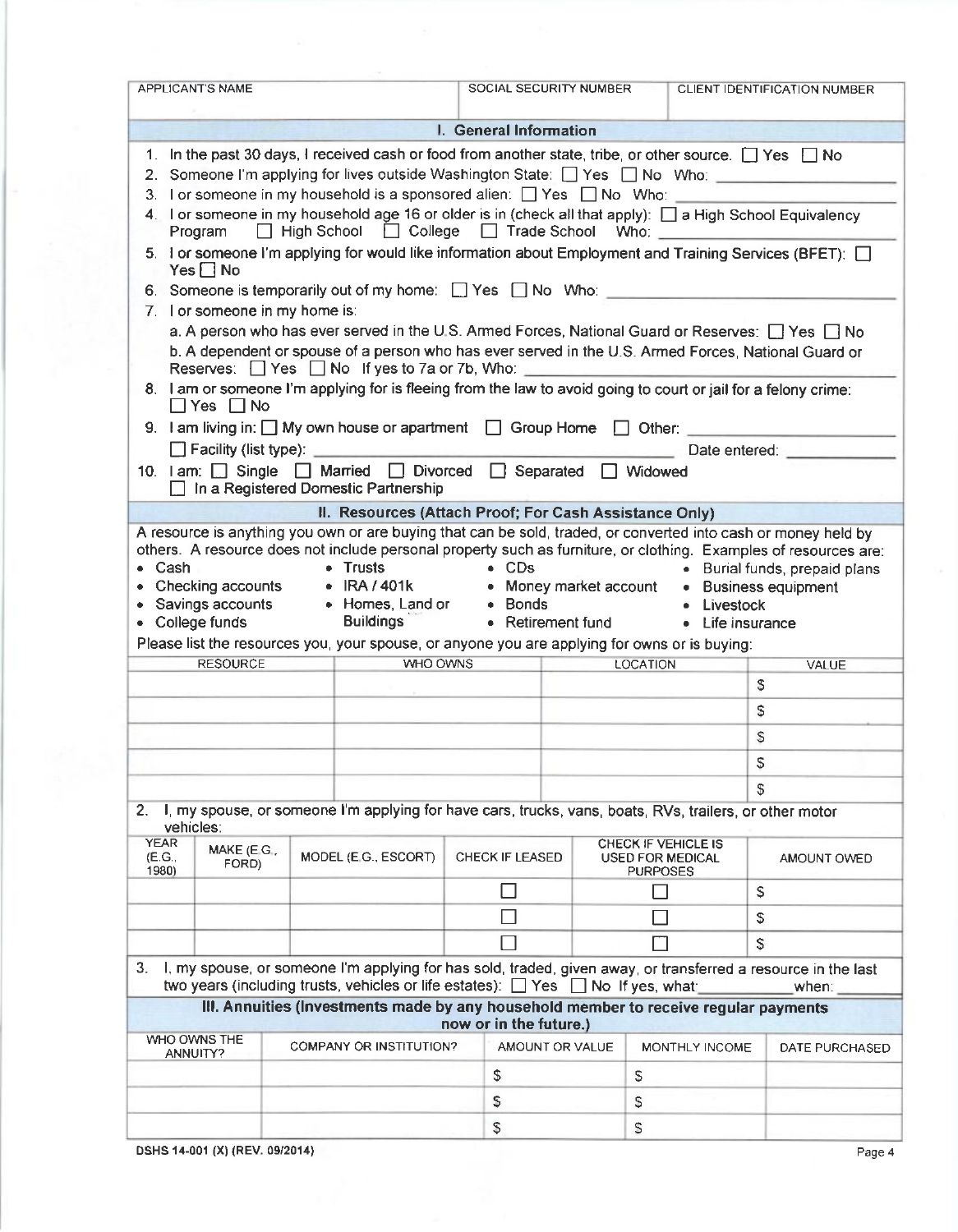| <b>APPLICANT'S NAME</b>                                                                                                                                                                                                                         |                                   | SOCIAL SECURITY NUMBER                                                                                                 |                                                                                                        |                                               | CLIENT IDENTIFICATION NUMBER                                               |                                                              |  |
|-------------------------------------------------------------------------------------------------------------------------------------------------------------------------------------------------------------------------------------------------|-----------------------------------|------------------------------------------------------------------------------------------------------------------------|--------------------------------------------------------------------------------------------------------|-----------------------------------------------|----------------------------------------------------------------------------|--------------------------------------------------------------|--|
|                                                                                                                                                                                                                                                 |                                   | IV. Earned Income (Attach Proof)                                                                                       |                                                                                                        |                                               |                                                                            |                                                              |  |
| 1. I, my spouse, or someone I'm applying for had a job that ended in the past 60 days: $\Box$ Yes $\Box$ No<br>2. I, my spouse, or someone I'm applying for has income from work: $\Box$ Yes $\Box$ No<br>If yes, please complete this section: |                                   |                                                                                                                        |                                                                                                        |                                               |                                                                            |                                                              |  |
| WHO EARNS THIS INCOME                                                                                                                                                                                                                           |                                   |                                                                                                                        |                                                                                                        |                                               |                                                                            | GROSS AMOUNT RECEIVED (DOLLAR AMOUNT BEFORE                  |  |
| EMPLOYER'S NAME AND PHONE NUMBER                                                                                                                                                                                                                |                                   |                                                                                                                        | DEDUCTIONS)<br>\$ every: Hour Neek<br>□ Two weeks □ Twice a month □ Month                              |                                               |                                                                            |                                                              |  |
| <b>START DATE</b>                                                                                                                                                                                                                               |                                   |                                                                                                                        | Hours per week: _________<br>Pay dates (e.g., 1 <sup>st</sup> and 15 <sup>th</sup> , or every Friday): |                                               |                                                                            |                                                              |  |
| Is this job self-employment? $\Box$ Yes $\Box$ No                                                                                                                                                                                               |                                   |                                                                                                                        |                                                                                                        |                                               |                                                                            |                                                              |  |
| WHO EARNS THIS INCOME                                                                                                                                                                                                                           |                                   |                                                                                                                        | DEDUCTIONS)                                                                                            |                                               |                                                                            | GROSS AMOUNT RECEIVED (DOLLAR AMOUNT BEFORE                  |  |
| <b>EMPLOYER'S NAME AND PHONE NUMBER</b>                                                                                                                                                                                                         |                                   |                                                                                                                        | \$ every: D Hour D Week                                                                                |                                               |                                                                            | $\Box$ Two weeks $\Box$ Twice a month $\Box$ Month           |  |
| <b>START DATE</b>                                                                                                                                                                                                                               |                                   |                                                                                                                        | Hours per week: ________                                                                               |                                               |                                                                            |                                                              |  |
| Is this job self-employment? $\Box$ Yes $\Box$ No                                                                                                                                                                                               |                                   |                                                                                                                        | Pay dates (e.g., 1 <sup>st</sup> and 15 <sup>th</sup> , or every Friday):                              |                                               |                                                                            |                                                              |  |
| V. Other Income (Attach Proof; Report for All Household Members)                                                                                                                                                                                |                                   |                                                                                                                        |                                                                                                        |                                               |                                                                            |                                                              |  |
| Unemployment benefits<br>$\bullet$<br>Social Security income<br>$\bullet$<br><b>Tribal income</b><br>۰<br>Gaming income<br><b>Educational benefits (student</b><br>loans, grants, work - study)                                                 | $\bullet$ .<br>(SSI)<br>$\bullet$ | <b>Supplemental Security income</b><br>Child Support or spousal<br>maintenance<br>• Railroad benefits<br>Rental income |                                                                                                        | $\bullet$<br>$\bullet$<br>Trusts<br>$\bullet$ | Retirement or pension<br>military benefits<br><b>Interests / Dividends</b> | Veteran Administration (VA) or<br>Labor and Industries (L&I) |  |
| * UNEARNED INCOME TYPE                                                                                                                                                                                                                          |                                   |                                                                                                                        | <b>GROSS MONTHLY</b><br>WHO GETS THE INCOME?                                                           |                                               |                                                                            | <b>AMOUNT</b>                                                |  |
|                                                                                                                                                                                                                                                 |                                   |                                                                                                                        |                                                                                                        |                                               | \$                                                                         |                                                              |  |
|                                                                                                                                                                                                                                                 |                                   |                                                                                                                        |                                                                                                        |                                               | \$                                                                         |                                                              |  |
|                                                                                                                                                                                                                                                 |                                   |                                                                                                                        |                                                                                                        |                                               | \$.                                                                        |                                                              |  |
|                                                                                                                                                                                                                                                 |                                   |                                                                                                                        |                                                                                                        |                                               | S                                                                          |                                                              |  |
|                                                                                                                                                                                                                                                 |                                   |                                                                                                                        | S                                                                                                      |                                               |                                                                            |                                                              |  |
|                                                                                                                                                                                                                                                 |                                   | <b>VI. Monthly Expenses</b>                                                                                            |                                                                                                        |                                               |                                                                            |                                                              |  |
| <b>RENT</b><br><b>MORTGAGE</b><br>S<br>S<br>S                                                                                                                                                                                                   | <b>SPACE RENT</b>                 | <b>HOMEOWNER'S INSURANCE</b><br>S                                                                                      |                                                                                                        | s                                             | PROPERTY TAXES                                                             | OTHER FEES<br>S                                              |  |
| What utilities does your household pay for separately from rent or mortgage?<br><b>Only 10 Heat (Electric/Gas)</b> D Electric (Not Heat) D Water D Home/Cell Phone D Sewer D Garbage                                                            |                                   |                                                                                                                        |                                                                                                        |                                               |                                                                            |                                                              |  |
| Another person or agency, such as subsidized housing, helps me pay either all or part of these expenses:<br>Yes $\Box$ No If yes, who:<br>and the company of the company of                                                                     |                                   |                                                                                                                        |                                                                                                        |                                               |                                                                            |                                                              |  |
| I received a Low Income Home Energy Assistance Act (LIHEAA) payment in the past 12 months.                                                                                                                                                      |                                   |                                                                                                                        |                                                                                                        |                                               |                                                                            |                                                              |  |
| I, my spouse, or someone in my household pay or are supposed to pay (check all that apply):                                                                                                                                                     |                                   |                                                                                                                        |                                                                                                        |                                               |                                                                            |                                                              |  |
| Child or Adult Dependent Care<br>(including transportation costs)                                                                                                                                                                               |                                   | Monthly amount: \$                                                                                                     |                                                                                                        | Who pays:                                     |                                                                            |                                                              |  |
| Medical bills for persons with<br>disabilities or age 60 +<br>Monthly amount: \$<br>(including transportation costs<br>and health insurance premiums)                                                                                           |                                   |                                                                                                                        |                                                                                                        | Who pays:                                     |                                                                            |                                                              |  |
| Child support (attach proof)<br>L.                                                                                                                                                                                                              |                                   | Monthly amount: \$                                                                                                     |                                                                                                        | Who pays:                                     |                                                                            |                                                              |  |
| If you do not report any of the above listed expenses, we will consider this as a statement by your household that<br>you do not want to receive a deduction for this expense.                                                                  |                                   |                                                                                                                        |                                                                                                        |                                               |                                                                            |                                                              |  |
| DSHS 14-001 (X) (REV. 09/2014)                                                                                                                                                                                                                  |                                   |                                                                                                                        |                                                                                                        |                                               |                                                                            | Page 5                                                       |  |

 $\sim$